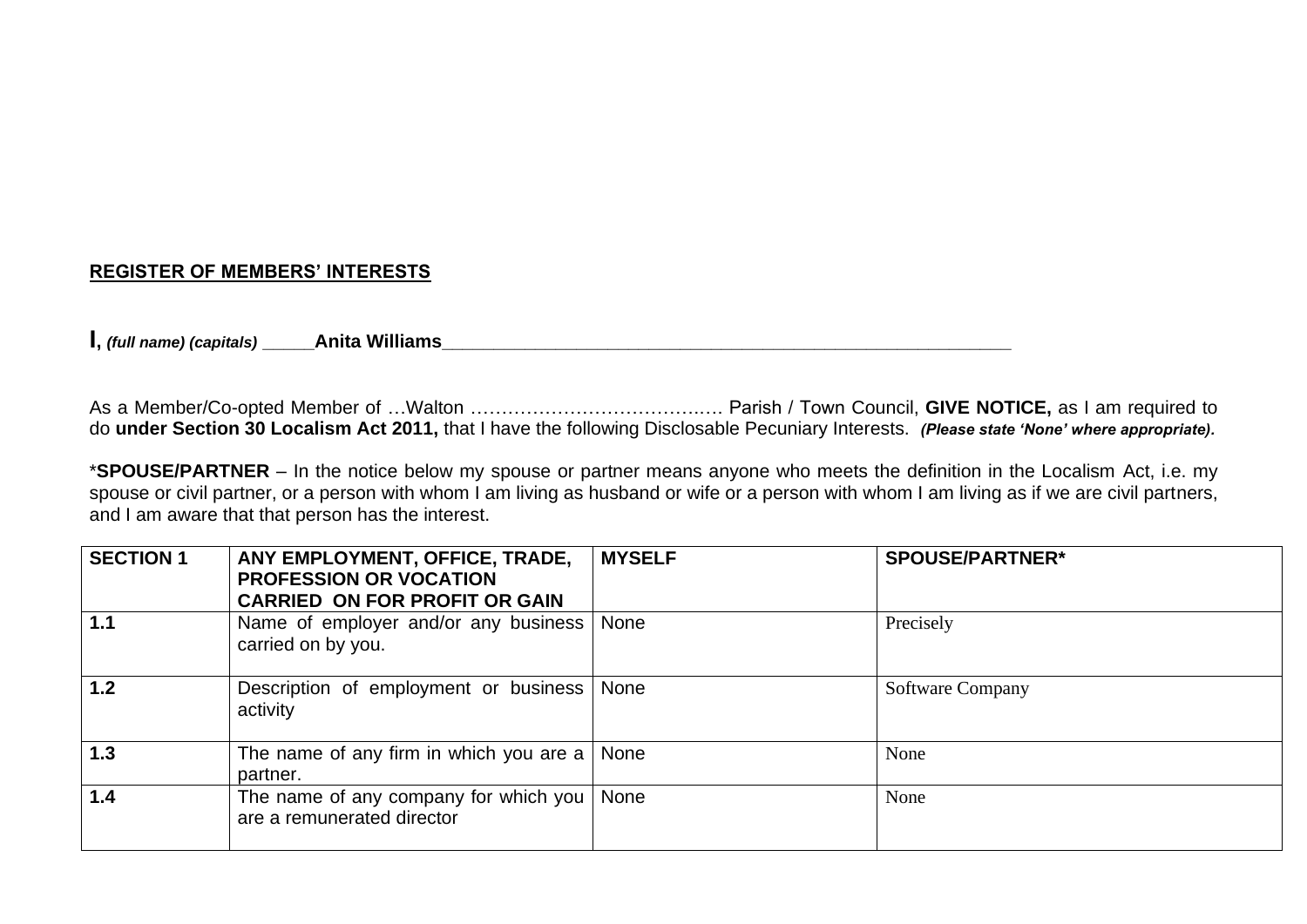| <b>SECTION 2</b> | <b>SPONSORSHIP</b>                                                                                                                                                                                                                                                                                                                                                                           | <b>MYSELF</b>                                                                                      | <b>SPOUSE/PARTNER</b>                                                                       |
|------------------|----------------------------------------------------------------------------------------------------------------------------------------------------------------------------------------------------------------------------------------------------------------------------------------------------------------------------------------------------------------------------------------------|----------------------------------------------------------------------------------------------------|---------------------------------------------------------------------------------------------|
| 2.1              | Any payment or provision of any other<br>financial benefit (other than from the<br>Council) in respect of any expenses<br>incurred in carrying out duties as a<br>Member<br>towards the<br>election<br>or<br>expenses.<br>This includes any payment or financial<br>benefit from a Trade Union within the<br>meaning of the Trade Union and Labour<br>Relations (Consolidation) Act 1992 (a) | None                                                                                               | None                                                                                        |
| <b>SECTION 3</b> | <b>CONTRACTS</b>                                                                                                                                                                                                                                                                                                                                                                             | <b>MYSELF</b>                                                                                      | <b>SPOUSE/PARTNER</b>                                                                       |
|                  | Any contract which is made between you<br>(or a body in which the relevant person<br>has a beneficial interest) and the Council.<br>(a) under which goods or services are to<br>be provided or works are to be executed;<br>and:<br>(b) which has not been fully discharged.                                                                                                                 | <b>None</b>                                                                                        | <b>None</b>                                                                                 |
| <b>SECTION 4</b> | <b>LAND</b>                                                                                                                                                                                                                                                                                                                                                                                  | <b>MYSELF</b>                                                                                      | <b>SPOUSE/PARTNER</b>                                                                       |
|                  | Any beneficial interest you have in land<br>which is within the area of the Council.                                                                                                                                                                                                                                                                                                         | <b>Residential Home address</b><br><b>5 Lychgate Higher Walton</b><br>Warrington<br><b>WA4 6TF</b> | <b>Residential Home address</b><br>5 Lychgate Higher Walton<br>Warrington<br><b>WA4 6TF</b> |
| <b>SECTION 5</b> | <b>LICENCES</b>                                                                                                                                                                                                                                                                                                                                                                              | <b>MYSELF</b>                                                                                      | <b>SPOUSE/PARTNER</b>                                                                       |
| 5.1              | Any licence (alone or jointly with others)                                                                                                                                                                                                                                                                                                                                                   | <b>None</b>                                                                                        | <b>None</b>                                                                                 |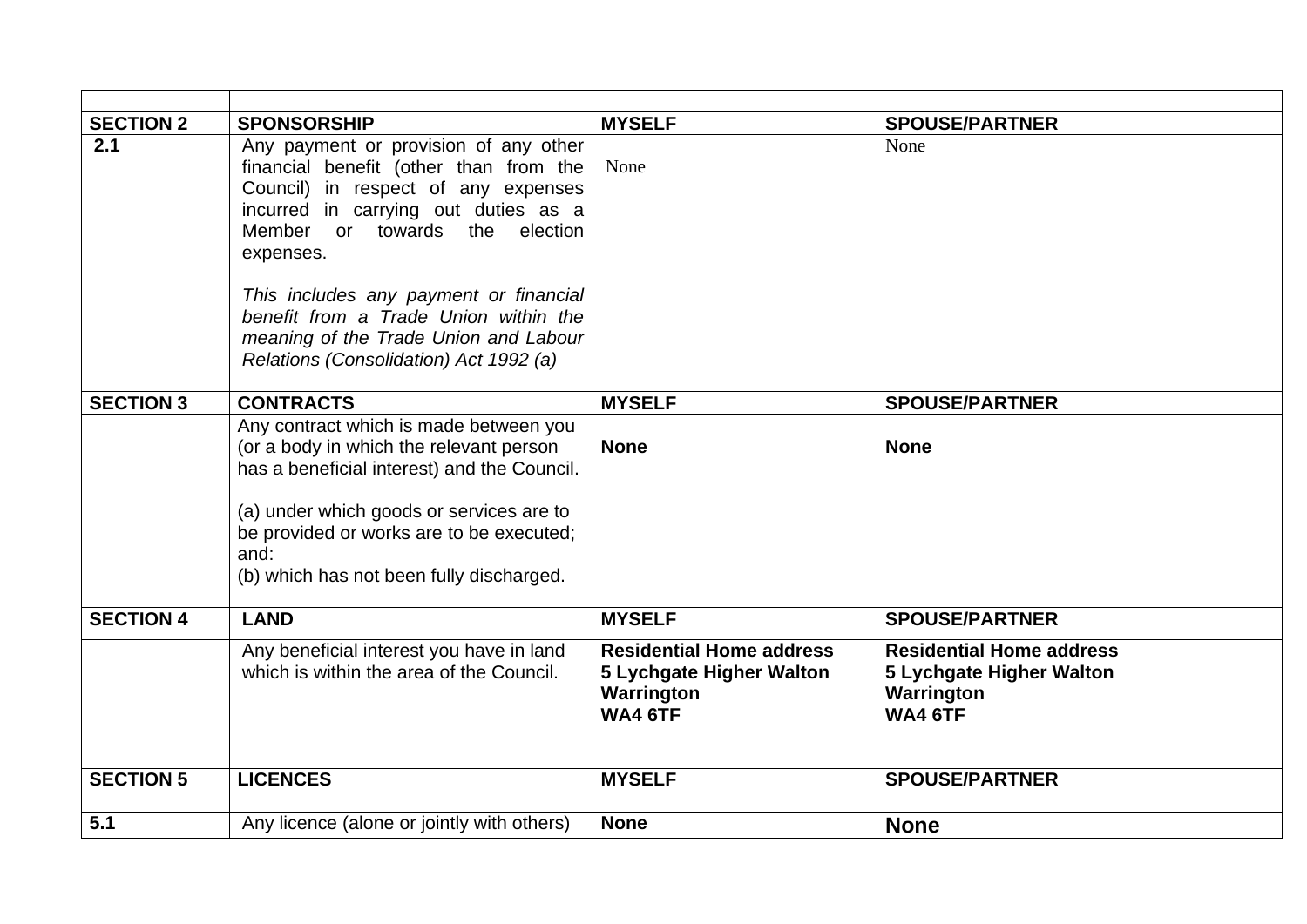|                  | to occupy land in the area of the Council<br>for a month or longer                                                                                                                                                                                                                                                                                                                                                                                                                                                                                                                                      |               |                       |
|------------------|---------------------------------------------------------------------------------------------------------------------------------------------------------------------------------------------------------------------------------------------------------------------------------------------------------------------------------------------------------------------------------------------------------------------------------------------------------------------------------------------------------------------------------------------------------------------------------------------------------|---------------|-----------------------|
| <b>SECTION 6</b> | <b>CORPORATE TENANCIES</b>                                                                                                                                                                                                                                                                                                                                                                                                                                                                                                                                                                              | <b>MYSELF</b> | <b>SPOUSE/PARTNER</b> |
| 6.1              | Any tenancy where (to your knowledge) -<br>(a) The landlord is the Council named<br>above; and<br>(b) The tenant is a body in which the<br>relevant person has a beneficial interest.                                                                                                                                                                                                                                                                                                                                                                                                                   | None          | None                  |
| <b>SECTION 7</b> | <b>SECURITIES</b>                                                                                                                                                                                                                                                                                                                                                                                                                                                                                                                                                                                       | <b>MYSELF</b> | <b>SPOUSE/PARTNER</b> |
| 7.1              | Any beneficial interest in securities of a<br>body where:-<br>that body (to my knowledge) has a<br>(a)<br>place of business or land in the<br>area of the Council; and<br>$either -$<br>(b)<br>the total nominal value of the<br>(i)<br>securities exceeds £25,000 or one<br>hundredth of the total issued<br>share capital of that body; or<br>if the share capital of that body is<br>(ii)<br>of more than one class, the total<br>nominal value of the shares of any<br>one class in which has a beneficial<br>interest exceeds one hundredth of<br>the total issued share capital of<br>that class. | None          | None                  |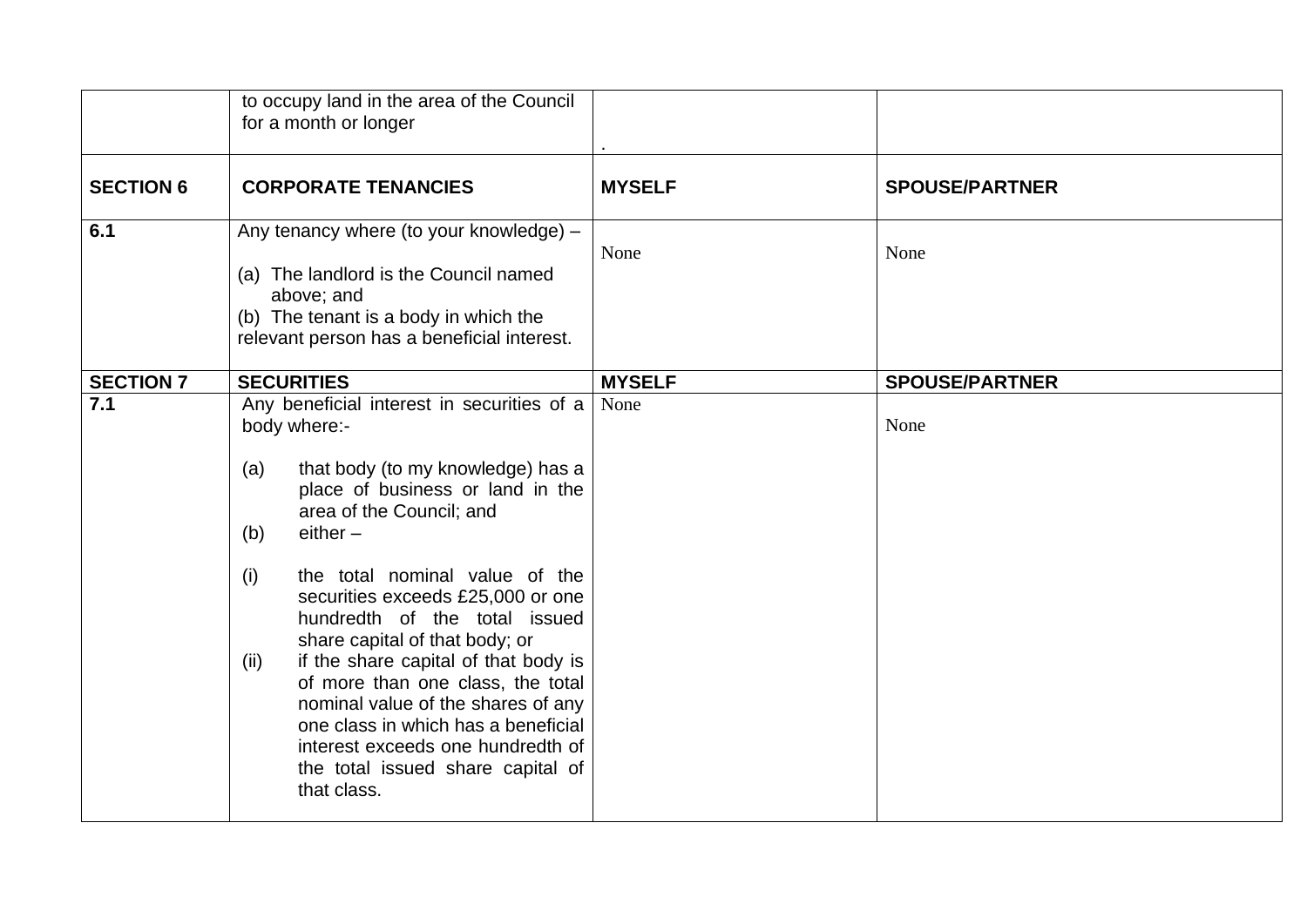#### **SENSITIVE INTERESTS**

I have not got any Sensitive Interests as defined by Section 32\*\* Localism Act 2011 and the Monitoring Officer considers that disclosure could lead to the risk of violence or intimidation. *(Delete as appropriate)*

### **NOTIFICATION OF CHANGE OF CIRCUMSTANCES**

A Member must, within 28 days of becoming aware of any change to the interests specified above, provide written notification to the Monitoring Officer, of that change.

#### **MEMBER'S SIGNATURE**

| <b>Date</b>                                  | 20.10.2021            |
|----------------------------------------------|-----------------------|
| <b>Member's Name</b><br>(Capitals - in full) | <b>ANITA WILLIAMS</b> |
| <b>Member's signature</b>                    |                       |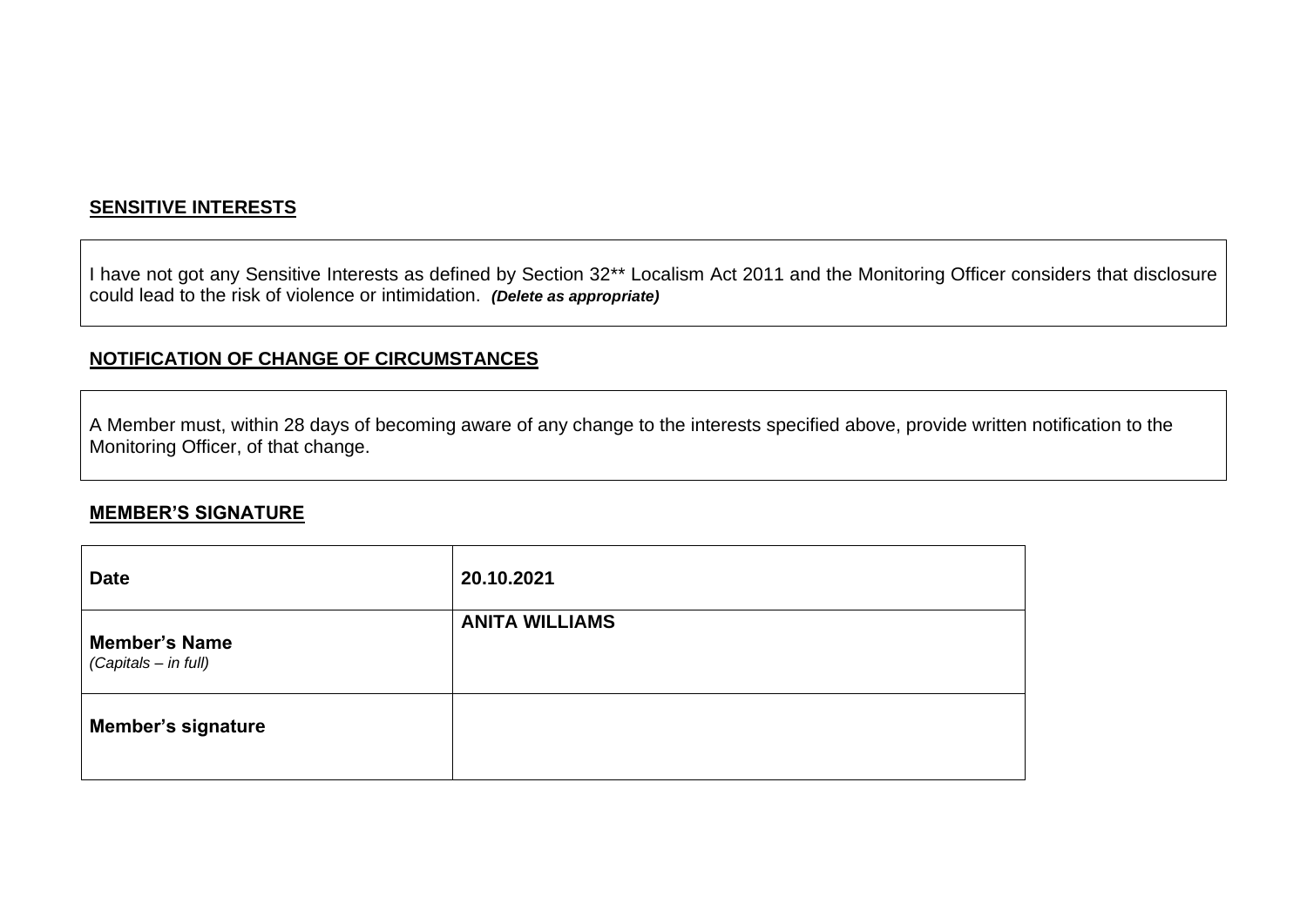\*\* Section 32 – If the interest is entered in the Authority's register, copies of the register that are made available for inspection and any published version of the register must not include details of the interest, but may state that the Member or Co-opted Member has an interest, the details of which are withheld under this sub-section.

### **OTHER INTERESTS**

### **Membership of Organisations**

I am a member of, or I am in a position of general control or management in:-

|  |  |  | Any body to which I have been appointed or nominated by the Council |
|--|--|--|---------------------------------------------------------------------|
|--|--|--|---------------------------------------------------------------------|

none

2. Any body exercising functions of a public nature (eg school governing body or another council):

**none**

3. Any body directed to charitable purposes:

none

4. Any body, one of whose principal purposes includes the influence of public opinion or policy (including any political party or trade union):